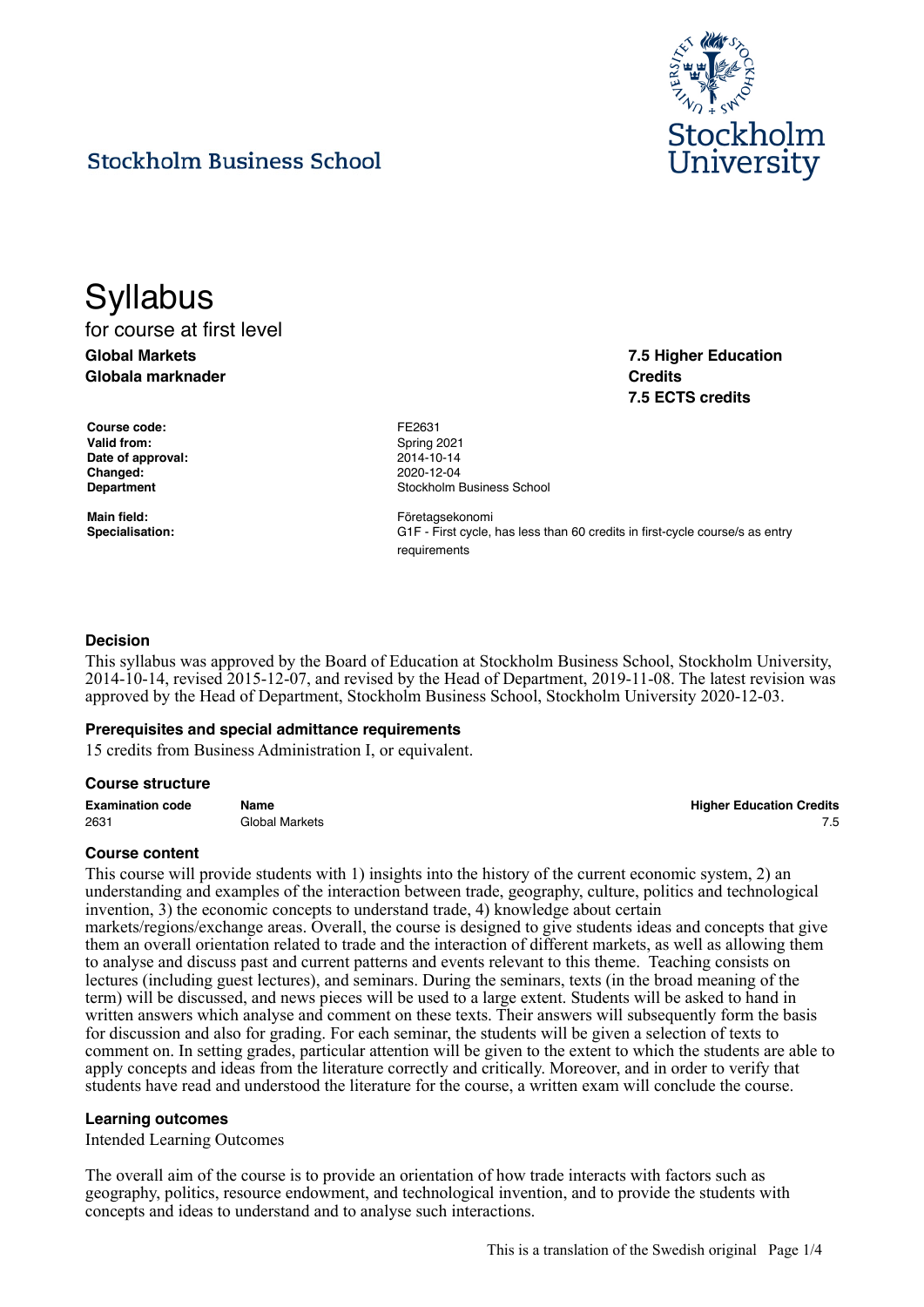Upon completion of the course, students should be able to:

Knowledge and understanding

1. Describe the main changes in the global trade systems during the period 1500-2015.

2. Understand the possibilities and challenges facing different market areas and regions in today's world.

Skills and abilities

3. Understand basic economic concepts related to trade.

4. Be able to relate cultural, political and other factors to the development of trade, and to the challenges facing different regions and markets today.

Judgement and approach

5. Be able to identify and discuss crucial events and factors of importance to the theme of the course.

6. Be able to apply central concepts and ideas related to the contents of the course.

## **Education**

The course consists of a combination of lectures, seminars and group work and requires a significant portion of self-study on the part of students. Assessment for the course will be continuous and is carried throughout the different activities of the course.

The course workload is 200 hours equivalent to 7,5 ECTS.

The language of instruction is English. Please note that all teaching and learning activities - such as lectures, seminars, assignments and assessment tasks – are carried out in English when the language of instruction is English.

## **Forms of examination**

Assessment for the course will be continuous and is carried throughout the different course activities. Each assessment task is weighted in relation to its importance in the overall assessment of the course. The student's results from the different assessment tasks are added up to a total course score that will then translate into the final grade for the course. Also, a final short written (multiple choice) exam will be held. While it will not carry great weight for the final grade, students will have to pass this exam in order to obtain their grade.

## Assessment tasks

The course contains the following weighted assessment tasks.

1. An individual multiple-choice exam: examines learning outcomes 1,2,3, and 4. Constitutes 60% of total course points.

2. Two team-based essays (1500 words and 3000 words, respectively): examines learning outcomes 2,4,5, and 6. Constitutes  $15\% + 25\% = 40\%$  of total course points.

## Grading

After completion of the course, students will receive grades on a scale related to the intended learning outcomes of the course. Passing grades are A, B, C, D and E. Failing grades are Fx and F. A grade Fx can be completed for a grade E.

A course comprises 0–100 course points. Receiving a final passing grade requires  $\geq$  50 course points. The scale for the final grade is tied to fixed score intervals: A:  $90-100$ ; B:  $80-89$ ; C:  $70-79$ ; D:  $60-69$ ; E:  $50-59$ ; Fx: 45-49; F: 45. The grades correspond to the total score points a student obtains (over a total of 100) for all the weighted assessment tasks combined as part of the continuous assessment for the course.

Each assessment task is awarded 0–100 points. The score for a single assessment task is the number of points multiplied by its percentage weight, and the combined total of score points for all weighted assessment tasks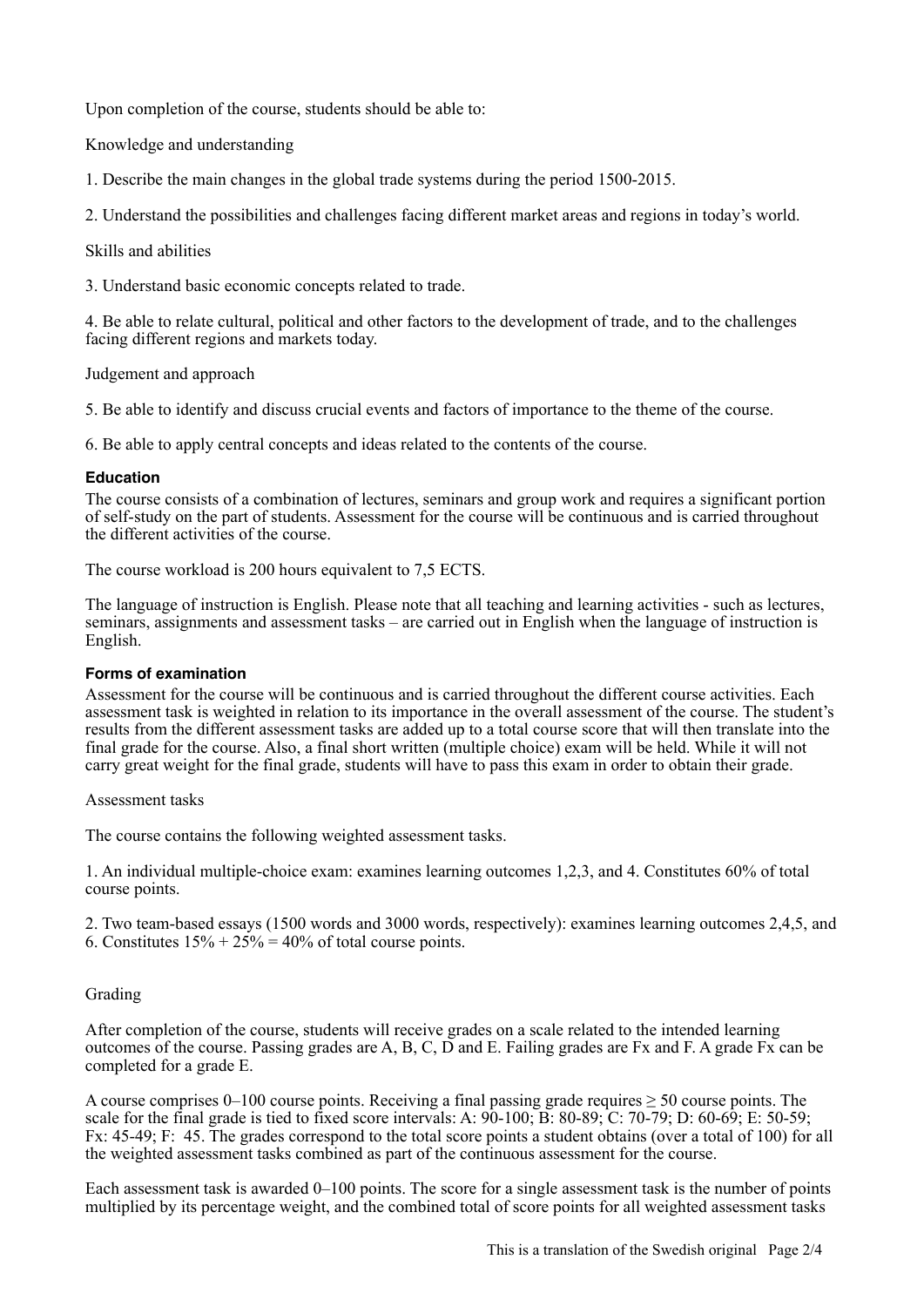for the course are added up to a final score between 0 and 100 which then translates into a corresponding final course grade between A and F.

All assessment tasks are assessed on a 100-point scale.

The student is responsible for completing the course's assessment tasks: that a sufficient amount of course points is earned and a passing course grade is obtained. The course's final assessment task can be taken twice: 1) during the course's first scheduled occasion; and, if a passing result ( $\geq$  50 course points) was not achieved at the first occasion, 2) at the course's second, scheduled occasion. All other assessment tasks are offered once during the course.

A passing grade ( $A$ –E) in the course is obtained when a student has achieved  $> 50$  course points.

A failing grade (Fx or F) in the course is obtained when a student has not achieved  $\geq 50$  course points:

• If 45–49 course points are achieved, a grade Fx is obtained, which can be completed for a grade E within 3 semester weeks after receiving instructions from the course director. If a complementary task is not completed within this time limit, and the course's two final assessment tasks have been accomplished, the course grade Fx is confirmed, implying that the student must re-register for the course and that previously acquired course points are forfeited. Note that first-time registered students have priority access to the seminar groups.

• If 45 course points are achieved, a grade F is obtained, implying that the entire course must be retaken and that previously acquired course points are forfeited.

Re-registration implies that:

• first-time registered students have priority access to the course's group registration;

• the final assessment task, designed as one (1) assessment task comprising 75% of total course points, can be re-assessed without attendance at any of the course's other learning activities and without points from the course's other assessment tasks accredited.

Students receiving a passing grade may not retake the final examination or complete a previously not completed assessment task to attain a higher grade. A passing grade may not be turned into a failing grade upon the request of a student.

## Assessment criteria

Assessment criteria are designed as overall assessments, combined qualitative descriptions of what the student is expected to do in order to demonstrate how well the course's learning outcomes are achieved. The assessment criteria are based upon the general abilities as expressed in the degree objectives of the Higher Education Ordinance (appendix 2, System of Qualifications). The list of abilities below is a compilation of these degree objectives. To pass the course (grade E) students should demonstrate general ability to:

- recall, understand and explain course content, the course subject and its scientific basis and methodology;
- apply course content;
- critically analyse course content;
- problematise course content;
- orally and in writing, present and discuss course content;
- assess course content in terms of scientific, social, and ethical aspects;
- relate course content to current social issues;

• meet standards of written presentation and formal accuracy.

The following assessment criteria are used to decide to what extent students have demonstrated these abilities and hence fulfil the course's intended learning outcomes, whereby a grading decision can be made. A higher grade-level presupposes the abilities at lower levels.

```
A (Excellent)\square
```